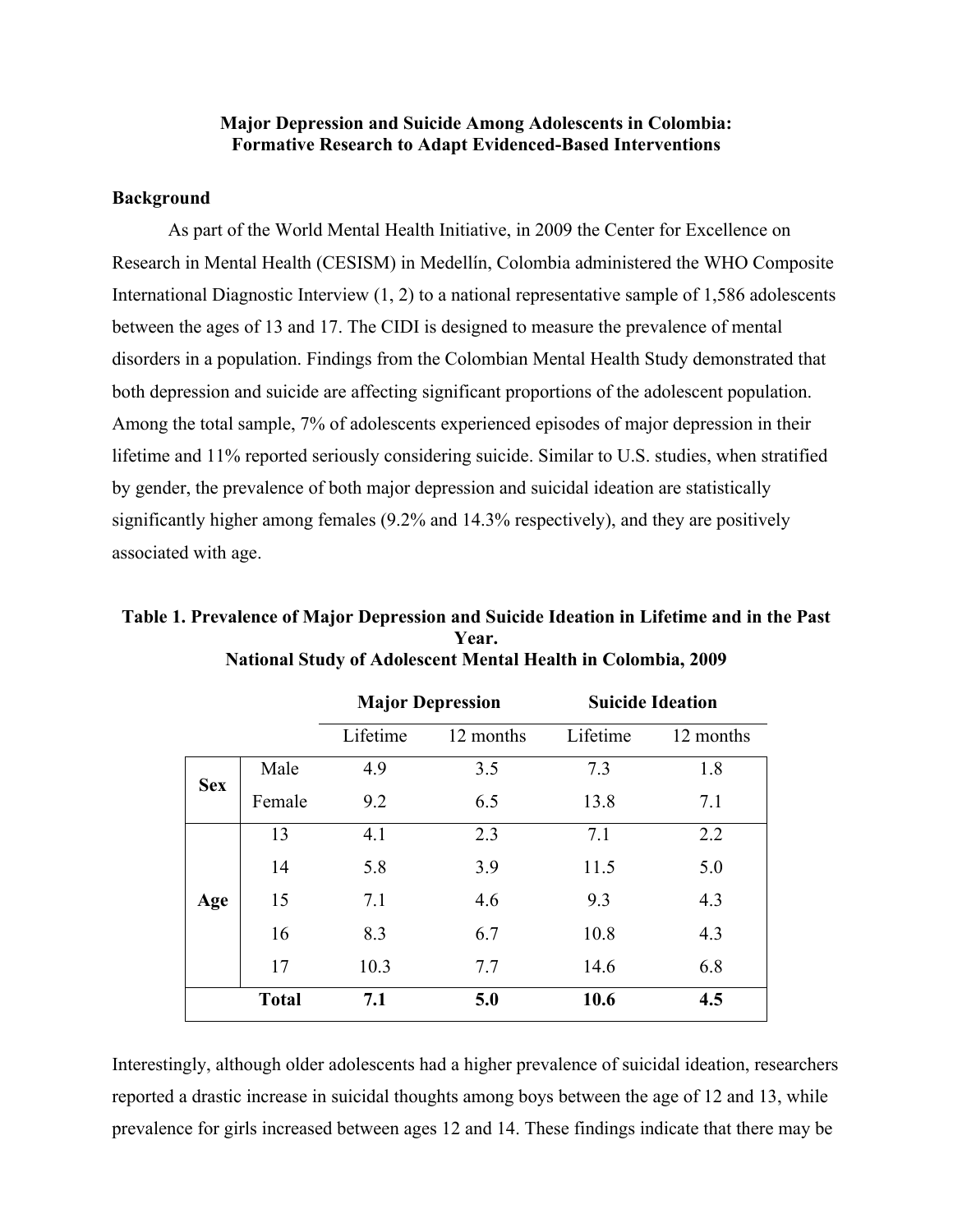major life changes during this time in adolescence that drive the upward trajectory of suicide planning and consequently suicide attempts. Therefore, mental health interventions may be most effective when geared towards this age group and when they are gender appropriate.





CESISM also evaluated the associations between risk and protective factors and adolescents' reports of major depression episodes or suicide attempts, and found that the risk and protective factors are similar for both outcomes, although they differ in their effect. The majority of risk factors for both major depression and suicide attempts involved family characteristics and substance abuse; they shared 8 risk factors related to the parents' mental health and physical and psychological abuse in the household. Similarly, they shared 5 of 6 total protective factors: supervision, strict father, spirituality, and communication with mother and father.

The published results from the 2009 survey were primarily descriptive and relied predominantly on bivariate associations. Multivariate modeling is needed to better understand the relationships between multiple family protective and risk factors, as well as assess the differences between adolescents who experience major depression versus those who have thoughts, plans and attempts around suicide. Although they may share the same risk and protective factors, it is unclear whether adolescents with suicidal thoughts and actions are a subpopulation of those with major depression. Furthermore, it is unclear how some protective factors might mitigate the effects of various risk factors, as is suggested in the literature on resilience (3). The proposed project will further CESISM's analysis of this dataset by developing multivariate models to assess the relative impact of various factors on each outcome and the potential interactions between such factors. The study will focus on risk and protective factors related to the family/household context, but will control for substance abuse in predictive models.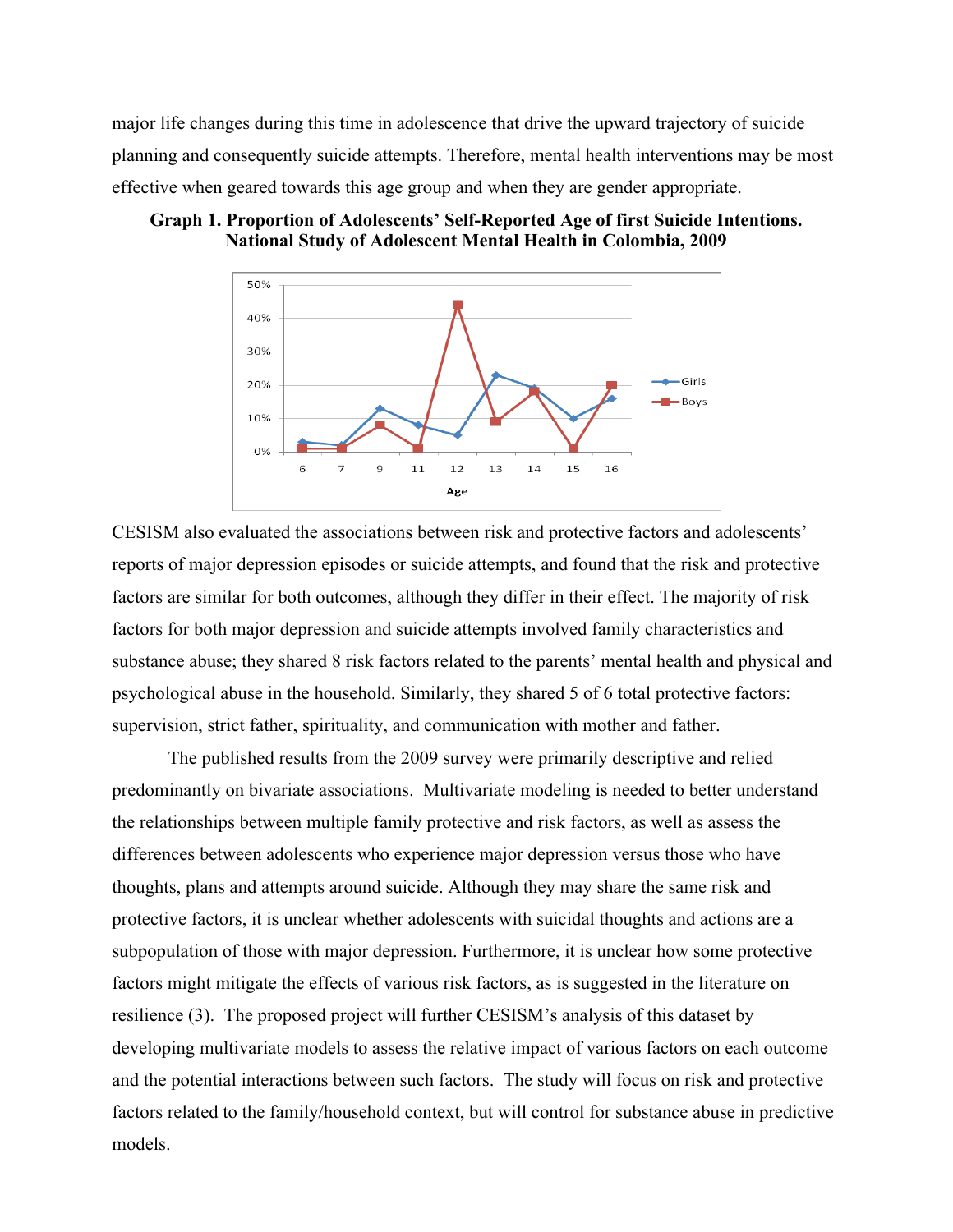In order to gain further insight into how multiple risk and protective factors combine in the everyday lives of youth, the project will also employ qualitative interviews. In-depth interviews covering the 'life history' of adolescents aged 15-19 will allow a more holistic consideration of how various risk and protective factors might work together, or offset each other, among healthy youth as well as those who have experienced major depression. Delving deeper into youth's lived experience of these factors and their perspectives and experiences related to depression and suicide will provide a better picture of the mental health issues facing youth in Colombia.

#### **Significance**

There is strong evidence that untreated childhood and adolescent depression can persist into adulthood if untreated (4) and tends to be a predictor of more severe mental illnesses later in life (5). Although there is a well established knowledge base on depression and suicide among adolescents, most research on risk and protective factors has been performed in developing countries. The prevalence of major depression and suicide outcomes in Colombia are similar to those of the United States (6, 7), however, there may be regional differences within Colombia worth exploring, especially in a city like Medellín that has experienced endemic periods of violence. Violence within the home and in the community can increase the risk negative psychosocial outcomes in adolescents (8, 9); for this reason youth in Medellín may have distinct experiences that require investigation in order to develop contextually relevant health interventions.

The Center for Excellence on Research in Mental Health at CESISM University in Medellín is dedicated to conducting research on child and adolescent mental health, and to applying their results in a practical manner that will benefit the Colombian community. This project will provide CESISM with formative data that will help build a foundation for developing and/or adapting evidence-based mental health interventions that will address the prevalence of depression and suicide among adolescents in Medellín and Colombia.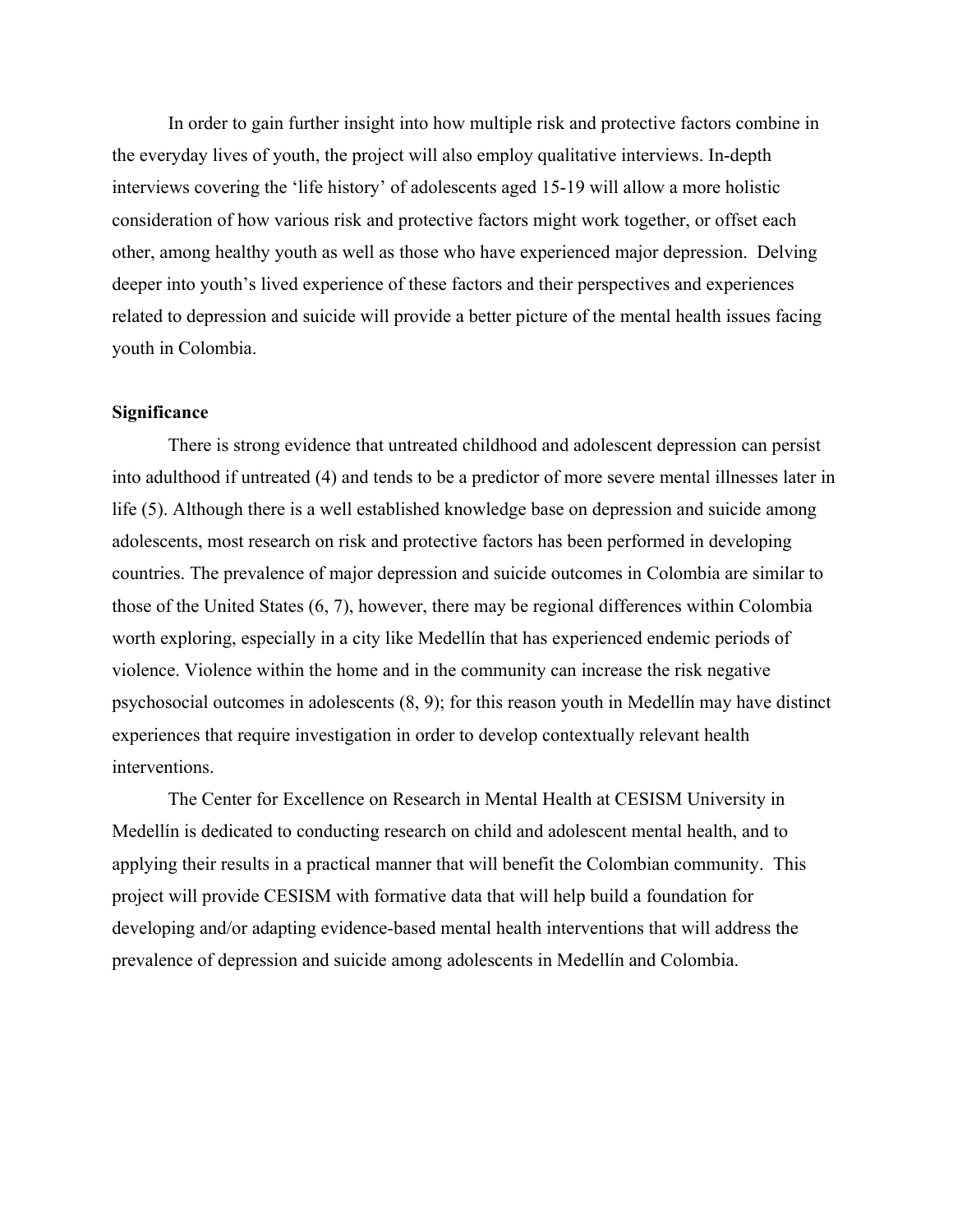## **Project Objectives**

The primary objective of this project is to:

Develop a fuller understanding of how multiple family-level risk and protective factors shape youth's experience of major depression and suicidal ideation. This objective will be achieved by completing the following specific aims:

- 1. Perform a secondary analysis of the 2009 National Adolescent Mental Health survey in Colombia, developing a multivariate model that examines the effects of family-level risk and protective factors related to depression, suicidal ideation, planning, and attempts in adolescents.
- 2. Develop a holistic understanding of how youth experience family-level risk and protective factors in their daily lives.
- 3. Compare the insights gained from qualitative data with quantitative models in order to develop a fuller picture of youths' experiences of major depression and suicidal ideation.

### **Methods**

## **Multivariate Modeling**

A national representative sample of 1,586 adolescents was surveyed as part of the 2009 National Mental health survey. The sample was derived from 60 states and meant to represent the general population. Adolescents surveyed were between the ages of 13 and 17, had set homes, lived primarily in urban areas, and were not institutionalized. Outcomes of interest were episodes of major depression and suicide ideation, planning or attempts reported within the adolescents' lifetime, within the past 12 months, or within 30 days of the survey. Major depression and suicide outcomes were measured using the WHO CIDI and analyzed by CESISM researchers in a bivariate analysis to establish the prevalence of each outcome in their country.

This investigation will build on their analysis of the risk and protective factors by developing multivariate models that examine and compare three groups of youth: adolescents with "normal" mental health, adolescents exhibiting indicators of major depression, and those who reported suicide ideation, planning, or attempts. After controlling for socioeconomic status, education level, and gender, investigators will introduce dichotomous risk factor variables associated to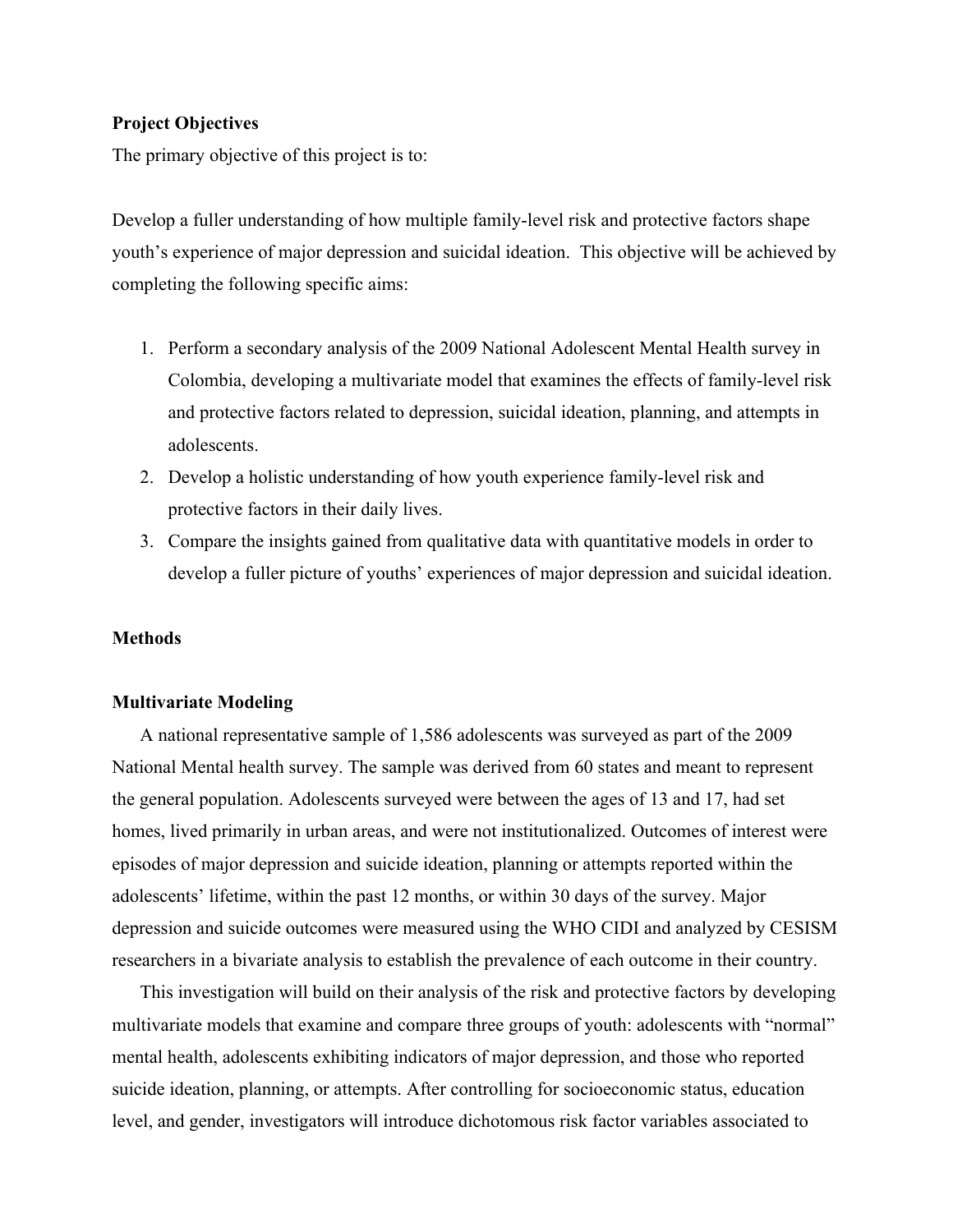each outcome into each model: anxious mother, depressed mother, father consumes substances, father has a personality disorder, mother has attempted suicide, negligence, nervous mother, physical abuse between parents, physical abuse from father, physical abuse from mother, psychological abuse between parents, psychological abuse between parents, and 23 important life events (i.e. break-up of a romantic relationship or friendship, parents divorce, grave illness in the family, etc). In order to enhance comparability of the quantitative analysis and qualitative interview data, drug use (abuse of prescription drugs, cocaine, marijuana, and heroine) will be used as a control variable.

Variables considered to be protective factors, such as strict mother, strict father, communication with mother, communication with father, spirituality, and supervision, will be introduced into each model to evaluate how they mitigate the risk for depression and suicide outcomes. Due to previous results that the prevalence of major depression and suicide ideation, plans and attempts are higher among girls, modeling will all test for effect modification by gender. From these associative models, we hope to first determine the independent risk factors for major depression, suicide ideation, planning, and attempts. Second, establish whether those who report suicide ideation, plans, or attempts are truly a subset of depressed adolescents or are exposed to distinct risk factors. Finally, gain a better understanding of how risk and protective factor interact to increase or decrease the risk of major depression, suicide ideation, planning and attempts among adolescents in Colombia.

### **Qualitative Interviews**

## *Recruitment*

In-depth interviews will be designed to understand how youth perceive their own social and family context and how their experiences shape their mental health outcomes. The study will recruit youth based on key risk and protective factors identified in the quantitative portion of the project, however, not based on particular mental health outcomes. Because the project is interested in how some youth are resilient – or achieve positive outcomes despite their exposure to unfavorable circumstances – we seek to recruit youth with varying mental health outcomes. The inclusion of youth with favorable mental health outcomes will also lessen the potential for stigma to arise as a result of participating in the study. CESISM has committed to facilitating our collaboration with local institutions with which it has well-established existing relationships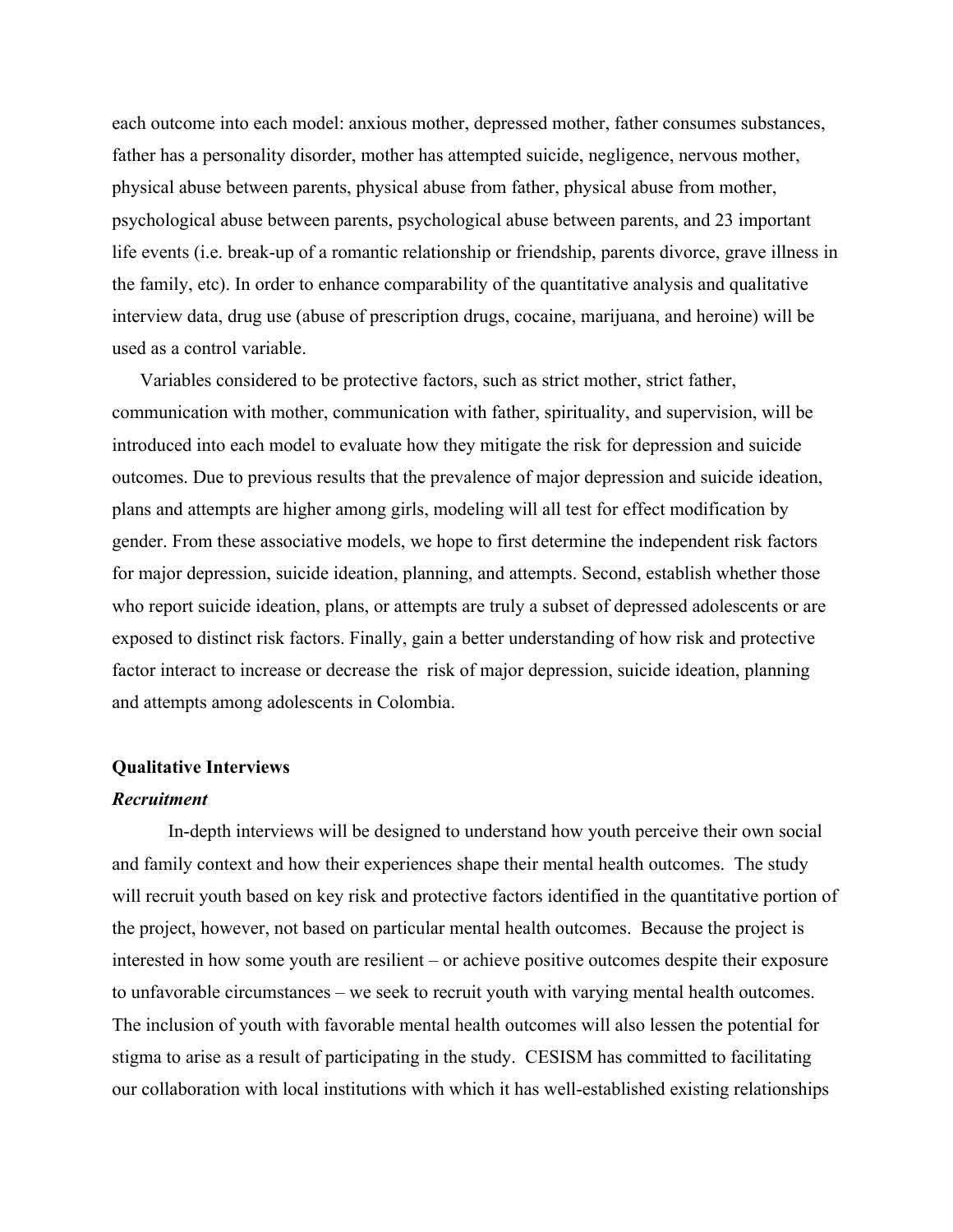for the purpose of participant recruitment. These include the Secretary of Health's Office for Mental Health and the Center for Mental Health Research in Medellín.

Evidence suggests an increased prevalence of youth experience suicide ideation between the ages and 12 and 14, therefore, we will primarily recruit male and female participants between the ages of 15 and 19. Ideally, youth in this age group will have had time to reflect on important life occurrences during their younger years and have gained greater perspective on these events. Another important consideration is that by this age girls have celebrated their  $15<sup>th</sup>$  birthday or "quinceñera." In Colombian culture the  $15<sup>th</sup>$  birthday marks the transition from childhood to womanhood and may represent an era of both joyful and stressful changes in adolescents' lives. In addition, although we do not anticipate that this project will be considered to be "research" according to the federal definition used by the IRB, we are confident that girls and boys over the age of 15 are locally considered to be young adults and able to consent to interviews of this nature. For safety considerations, youth who are current drug users will be excluded from participation in the study. In addition, we will not seek to interview youth currently experiencing suicidal ideation. We will ensure that CESISM has established appropriate referral procedures before beginning to recruit interview participants.

### *In-depth Interviews and the Life History Approach*

The sensitive nature of discussions on the subjects of family, relationships, life events, as well as emotions surrounding these topics, necessitates that investigators use in-depth interview techniques. Youth may also feel more comfortable having these discussions with a native speaker and local individual. For this reason two assistants will be recruited and trained to implement interviews and transcribe, as well as assist the researcher understand the local Colombian Spanish terminology and slang. Assistants will be trained on ethical concerns using Family Health International's Research Ethics Training Curriculum.

A draft in-depth interview guide will be developed in the spring of 2011 in coordination with CESISM and Professor Karen Andes. While in Medellín, researchers will use key informant interviews with local professionals working with youth to gain additional perspectives on the issue. The guide will be revised to incorporate findings from the multivariate models and key informant interviews, and piloted shortly thereafter for final adaptations.

A life history approach will be utilized by the interviewer to guide the participant through his or her life story, encourage participant reflections, as well as help layout how past events and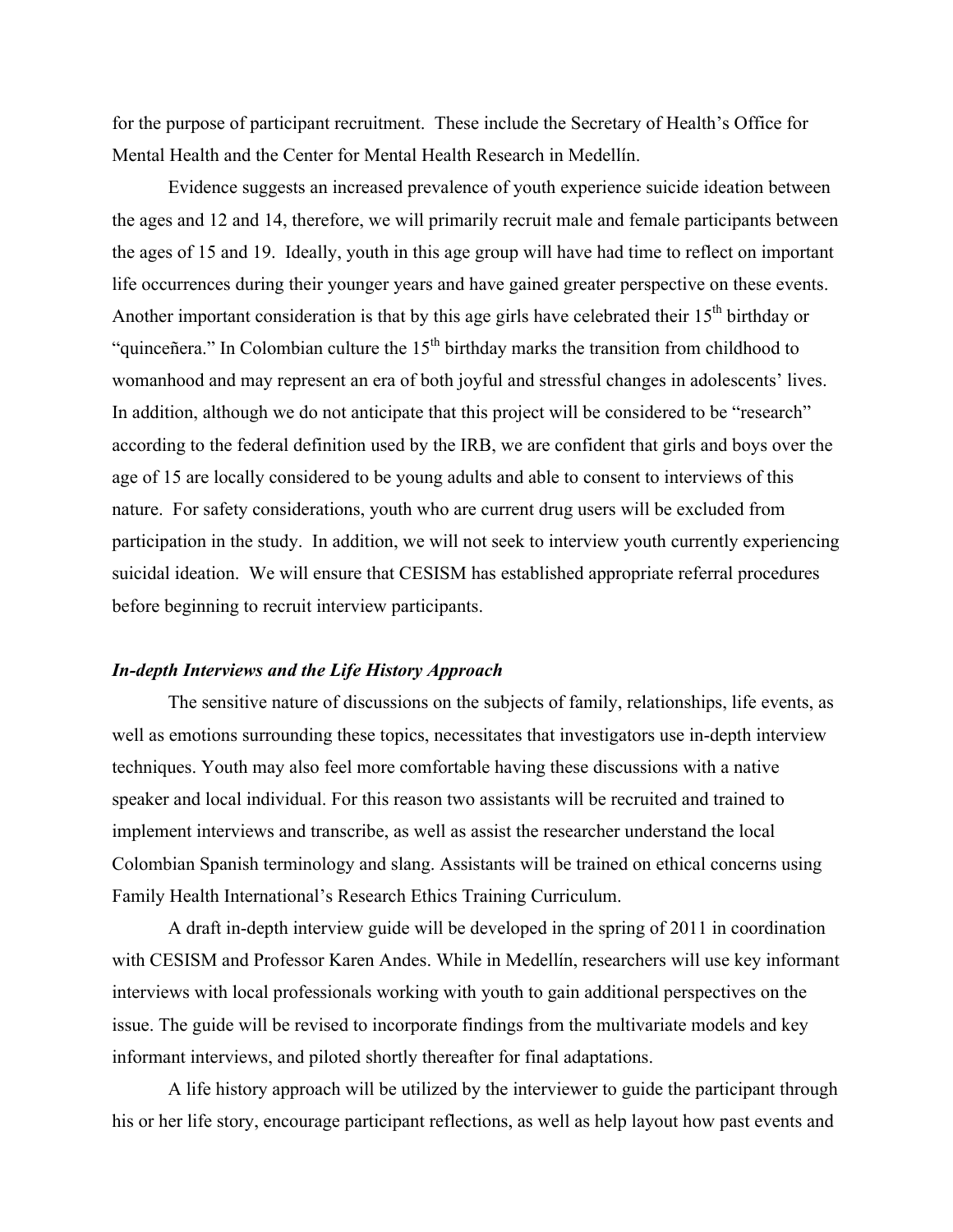relationships of the adolescent may have influenced their life in the past and the present. This method has been successful among adolescents in past research; the chronological nature of this approach is thought to facilitate organization of their thoughts and memories (10), as well as assist in engaging adolescents in sensitive topics of discussion (11, 12). A life history grid or calendar may be used by interviewers to help organize life events and elicit life history from the participant during the interview, as well as to identify patterns of experiences among youth during data analysis. Through this approach, investigators hope to gain rich descriptions of a variety of important life domains for adolescents, such as school and education, friendships and romantic partners, religiosity, extracurricular activities, and family context. Unanticipated themes that emerge from initial interviews will be integrated into subsequent interviews. Researchers expect that 15 to 20 interviews will be required to reach the point of saturation.

Transcription of interviews, as well as data analysis will take place concurrently with adolescent interviews; data will be analyzed in Spanish by the researcher. Through the life experiences of youth, the researcher will decipher differences between how girls and boys experience risk and protective factors, how family context impacts mental health, and uncover protective factors or resilient processes for further investigation.

### **Learning Objectives and Career Goals**

Research has consistently shown that many health-related behaviors exhibited during adolescence; whether it is smoking, obesity, sexual debut, or depression, have important consequences throughout adulthood. At this time of psychosocial and physical development, adolescents become empowered to make their own decisions and for this reason I am particularly interested in health interventions that target this age group, because they have the potential to make lifelong impacts. In the past year at Rollins, I have explored different realms of adolescent health. I have interned at Planned Parenthood in Atlanta since September doing community outreach and performing research on sexual and reproductive health in the southeast. I have also worked closely with Dr. Solveig Cunningham this year to research the relationship between physical and mental health and social exclusion among adolescents. After I graduate from Emory would like to work on a programmatic level to implement health interventions with adolescents.

This project gives me the opportunity to improve on the quantitative and qualitative skills I have gained this year and apply them in real research settings, with an organization and population that will benefit. It will give me first-hand experience interacting directly with young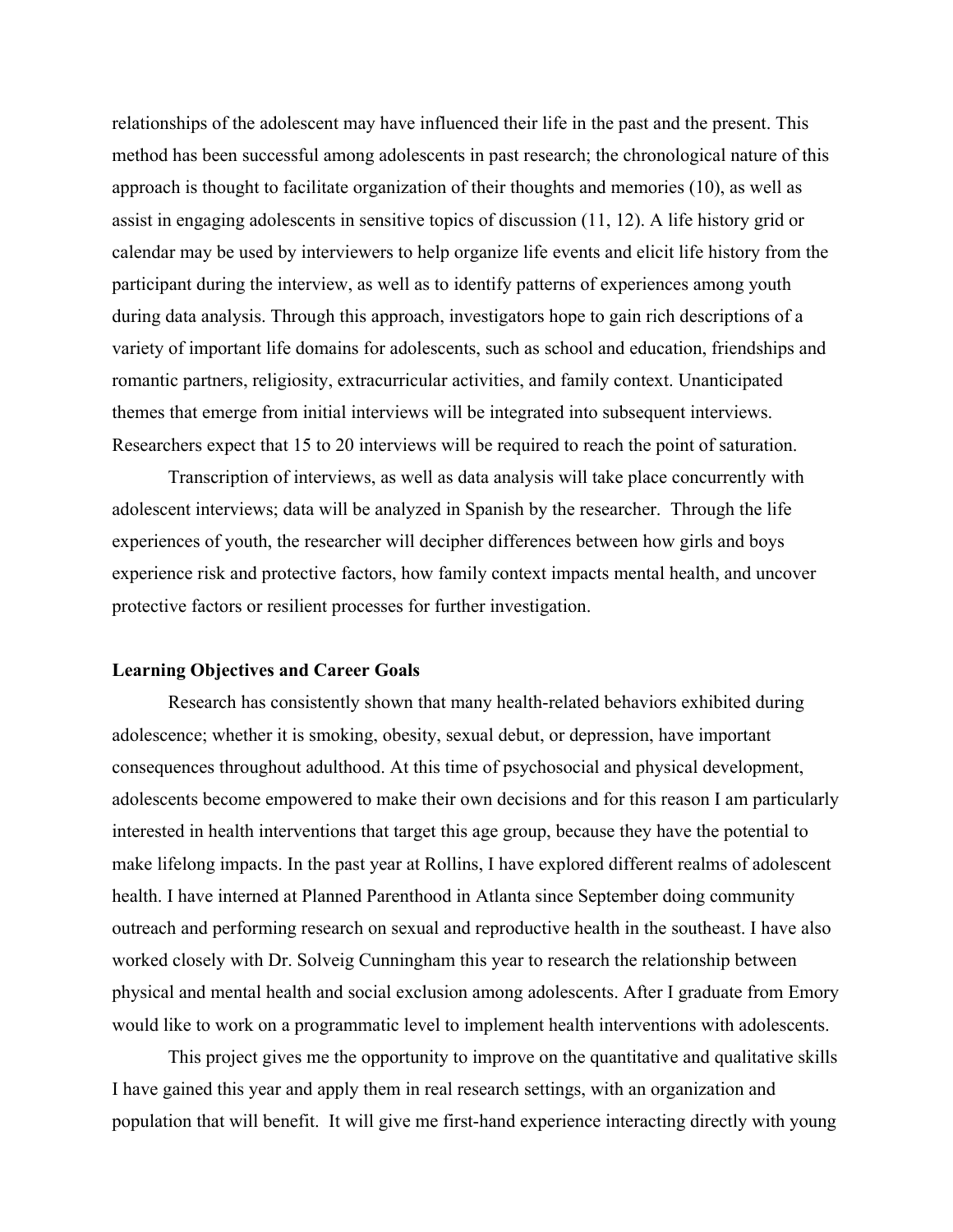people and an opportunity to hear their perspectives on an area that I have been vigorously researching for 6 months. More importantly, I would like this project to lead into my Masters thesis, of which I want to focus on cultural adaptations of evidenced-based interventions for youth. This experience would build on the research I have been engaged in over the past year, as well as strengthen the skills I need to work in an area that I am passionate about.

|                                 | Unit         |              |            |
|---------------------------------|--------------|--------------|------------|
| <b>Travel costs</b>             | Cost         | Quantity     | total      |
| Flight                          | \$827.00     | $\mathbf{1}$ | \$827.00   |
| Immunizations*                  |              |              | \$0.00     |
| Hepatitis A                     | \$           | 1            | \$0.00     |
| Hepatitis B                     | \$           | 1            | \$0.00     |
| Typhoid                         | \$           | $\mathbf{1}$ | \$0.00     |
| <b>Yellow Fever</b>             | \$           | 1            | \$0.00     |
| Other recommended medicine      | \$68.96      | 1            | \$68.96    |
| Room and Board                  | \$400.00     | 2.5          | \$1,000.00 |
|                                 |              |              |            |
| <b>Research costs</b>           |              |              |            |
| Transcription of interviews     | \$<br>8.00   | 200          | \$1,600.00 |
| Research Assistant/interviewer  | \$<br>15.00  | 40           | \$600.00   |
| Travel to interview sites       | \$<br>25.00  | 1            | \$25.00    |
| ICD-MX20 digital voice recorder | 124.97<br>\$ | 1            | \$124.97   |
| 16 GB Memory Stick Pro-HG       | \$<br>79.99  | $\mathbf{1}$ | \$79.99    |
| office supplies                 | \$<br>50.00  | 1            | \$50.00    |
| Student license Max QDA         | \$<br>99.00  | 1            | \$99.00    |
|                                 |              |              |            |
| <b>Total Anticipated Costs</b>  |              |              | \$4,474.92 |

## **Budget**

\*\*All immunizations are covered by AETNA student insurance if in-

network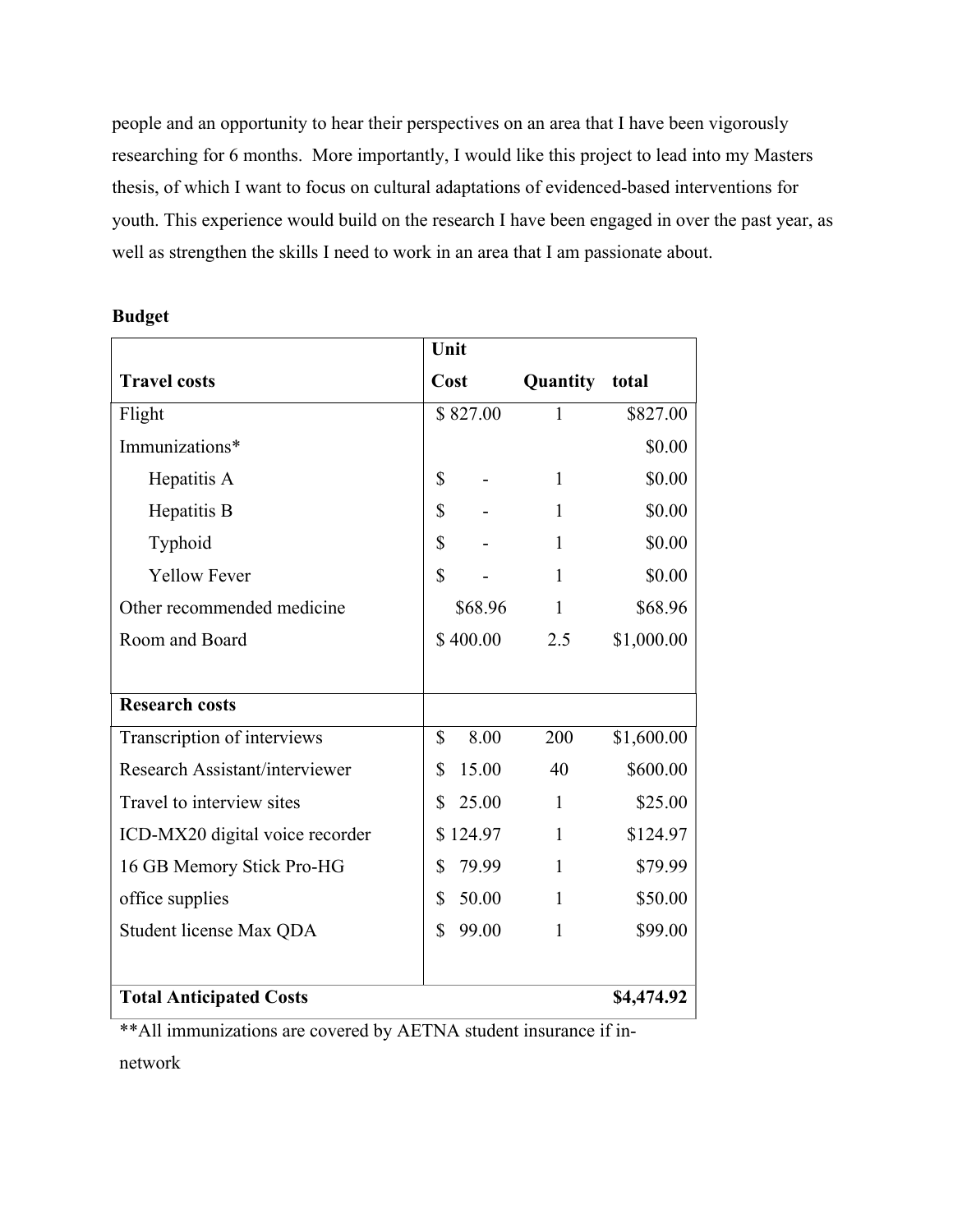## **References**

1. Harvard School of Medicine. (2005). *The World Mental Health Initiative*. Retrieved from http://www.hcp.med.harvard.edu/wmh/

2. Torres de Galvis, T., Berbesi Fernandez, D.Y., Bareño Silva, J., Montoya Velez, L.P., Cotes Torres, J.M., Sierra Hincapie, G.M., Estrada Monsalve, M.W. (2010). Análysis especial sobre Depresión e Indicadores de Suicidio. *The WHO World Mental Health Survey Consortium*., Medellín, Colombia.

3. Klevens, J. & Roca, J. (1999). Nonviolent Youth in a Violent Society: Resilience and Vulnerability in The Country of Colombia. *Violence and Victims*, 14(3), 311-322.

4. Nation Institute of Mental Health. (2009, January 30). *How do children and adolescents experience depression?* Retrieved from http://www.nimh.nih.gov/health/publications/depression/how-do-children-and-adolescentsexperience-depression.shtml

5. Harrington, R., Fudge, H., Rutter, M., Pickles, A., & Hill, J. (1990). Adult Outcomes of Childhood and Adolescent Depression. *Archives of General Psychiatry*, 47, 465-473.

6. National Institutes of Health. (2010, July 29). *Major Depressive Disorder in Children.*  Retrieved from http://www.nimh.nih.gov/statistics/1MDD\_CHILD.shtml.

7. Centers for Disease Control and Prevention (2007). Suicide Trends Among Youths and Young Adults Aged 10-24 Years—United States, 1990-2004. Morbidity and Mortality Weekly Report, 56(35), 905-908.

8. Shahar, G., Cohen, G., Grogan, K.E., Barile, J.P. & Henrich, C.C. (2009). Terrorism-Related Perceived Stress, Adolescent Depression, and Social Support from Friends. *Pediatrics*, 124(2), e235-e240.

9. Kliewer, W., Murrelle, L., Mejia, R., Torres de Galvis., Y., Angold, A. (2001). Exposure to Violence Against a Family Member and Internalizing Symptoms in Colombian Adolescents: The Protective Effects of Family Support. *Journal of Consulting and Clinical Psychology*, 6, 971- 982.

10. Haglund, K. (2004). Conducting Life History Research with Adolescents. *Qualitative Health Research*, 14, 1309-1319.

11. Anderson, J.E. & Brown, R.A. (1980). Notes for Practice: Life History Grid for Adolescents. *National Association of Social Workers*, 321-323.

12. Martyn, K.K., Reifsnider, E., & Murray, A. (2006). Improving Adolescent Sexual Risk Assessment with Event History Calendars: A Feasibility Study. *Journal of Pediatric Health Care*, 20(1), 19-26.